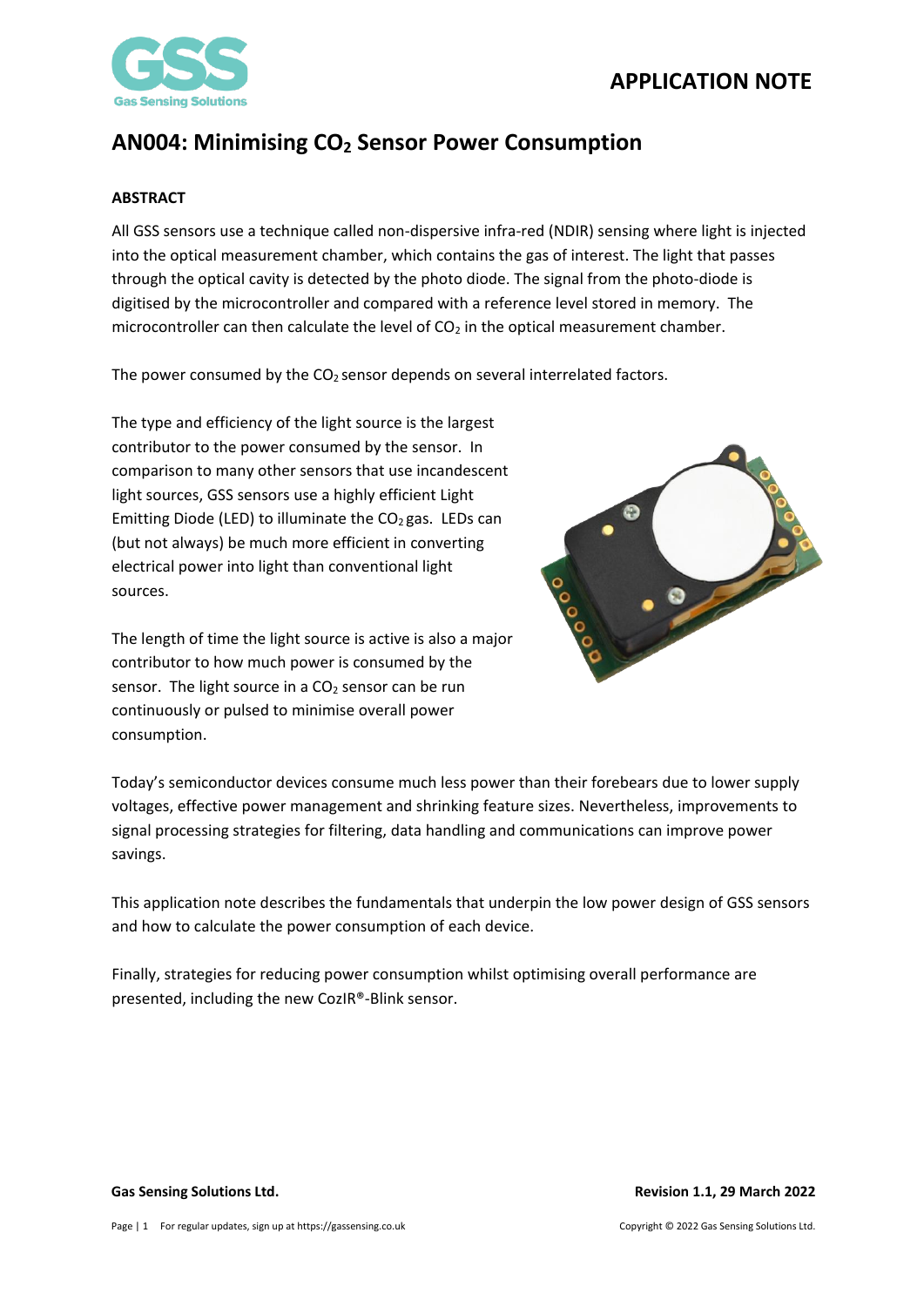



# AN004: Minimising CO<sub>2</sub> Sensor Power Consumption

### **TABLE OF CONTENTS**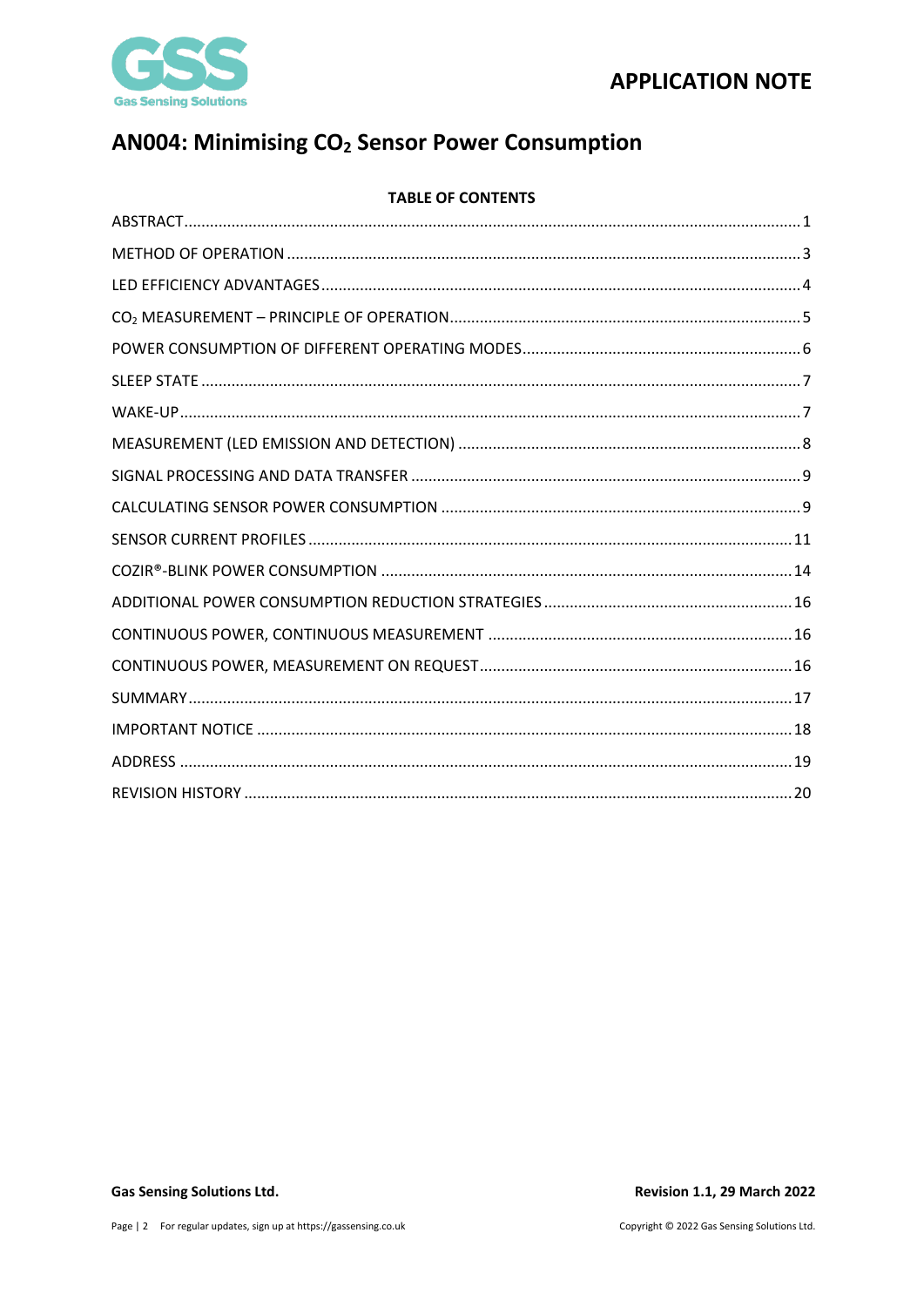



### <span id="page-2-0"></span>**METHOD OF OPERATION**

Gas Sensing Solutions' CO<sub>2</sub> sensors uses a solid state, ultra-low power LED light source. This type of light source has several advantages, particularly for low power applications. A  $CO<sub>2</sub>$  sensor module typically consists of four major functions, a mid-IR LED light source, a photo-diode detector, an optical light path measurement chamber and a microcontroller.



**Figure 1: Block diagram of typical GSS solid-state LED NDIR sensor**

Mid-IR 4.25 $\mu$ m light is strongly absorbed by CO<sub>2</sub> gas. Light from the LED is injected into the optical cavity, which contains the  $CO<sub>2</sub>$  gas that has been allowed to enter it through a membrane on the top surface. The light that passes through the optical cavity is detected by the photo diode. The signal from the photo diode is digitised by the microcontroller and compared with a reference level stored in memory. The microcontroller can then calculate the level of  $CO<sub>2</sub>$  in the optical cavity.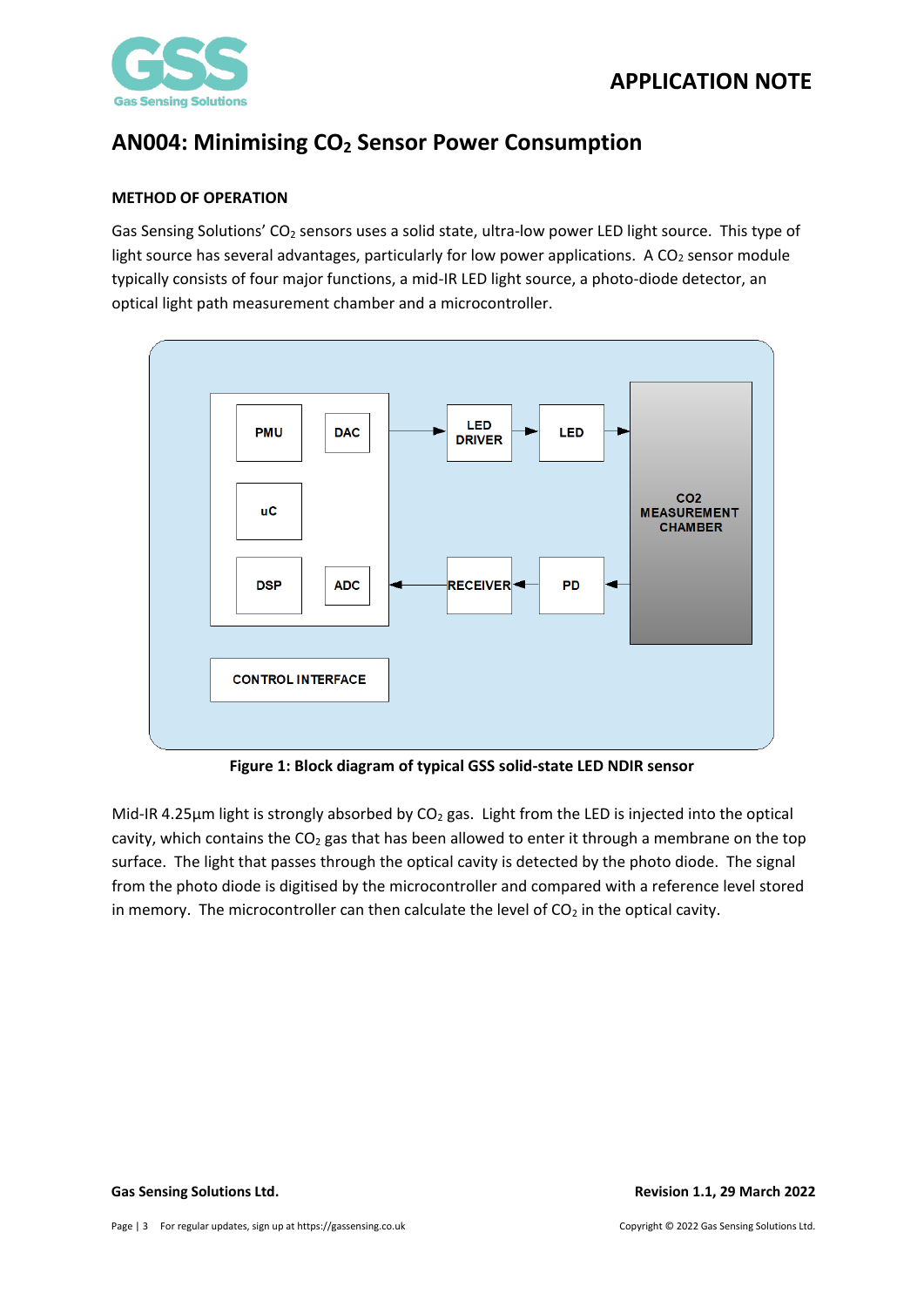

### <span id="page-3-0"></span>**LED EFFICIENCY ADVANTAGES**

When the primary goal is to minimise power consumption of a sensor, choosing one with an LED light source is the optimum place to start. LEDs are semiconductor devices that emit light via the recombination of electrons and holes within the active region of the device (a sequence of specially designed layers manufactured using a process called molecular beam epitaxy).

There are several metrics to describe the efficiency of converting electrons into photons, some of which are beyond the scope of this application note. The three most important ones to minimise power consumption of the sensor are the forward current used to drive the LED, the electro-optical efficiency of the LED and the effective bandwidth of the emitted light.

The forward current used to drive the LED is a balance of trade-offs. The LED needs to generate enough light at the photo-diode receiver to generate sufficient signal to be processed and converted into a CO<sub>2</sub> gas level measurement. Larger forward currents will generate bigger LED outputs (up to a point), which in turn will be easier to detect, resulting in lower noise measurements. This trade-off between LED forward drive current and LED illumination level is a design choice depending on the application and market requirements. Larger LED currents also can create heating effects that can cause issues with continuous emission.

Electro-optical efficiency, sometimes known as wall plug efficiency is a measure of how much of the electrical input power gets converted to optical power. Wall plug efficiency is a descriptor for several different parameters connected with how efficiently the LED converts electrons to photons. These factors are a facet of the LED design itself. GSS designs and manufactures its own LEDs, which have been optimised for high wall plug efficiency necessary for applications that are power sensitive.

LEDs generate photons with a relatively broad spectrum of light. All light that is generated outside of a narrow band around 4.25µm used for gas detection is wasted, consuming unnecessary power. GSS LEDs, which are manufactured in-house, have been specifically designed to be used in  $CO<sub>2</sub>$  gas sensors, with a centre wavelength of a nominal 4.25µm. This means little energy is consumed generating light of wavelengths that are unused. This is very different from a typical incandescent light source, which is intrinsically inefficient as it generates broadband light, most of which is wasted.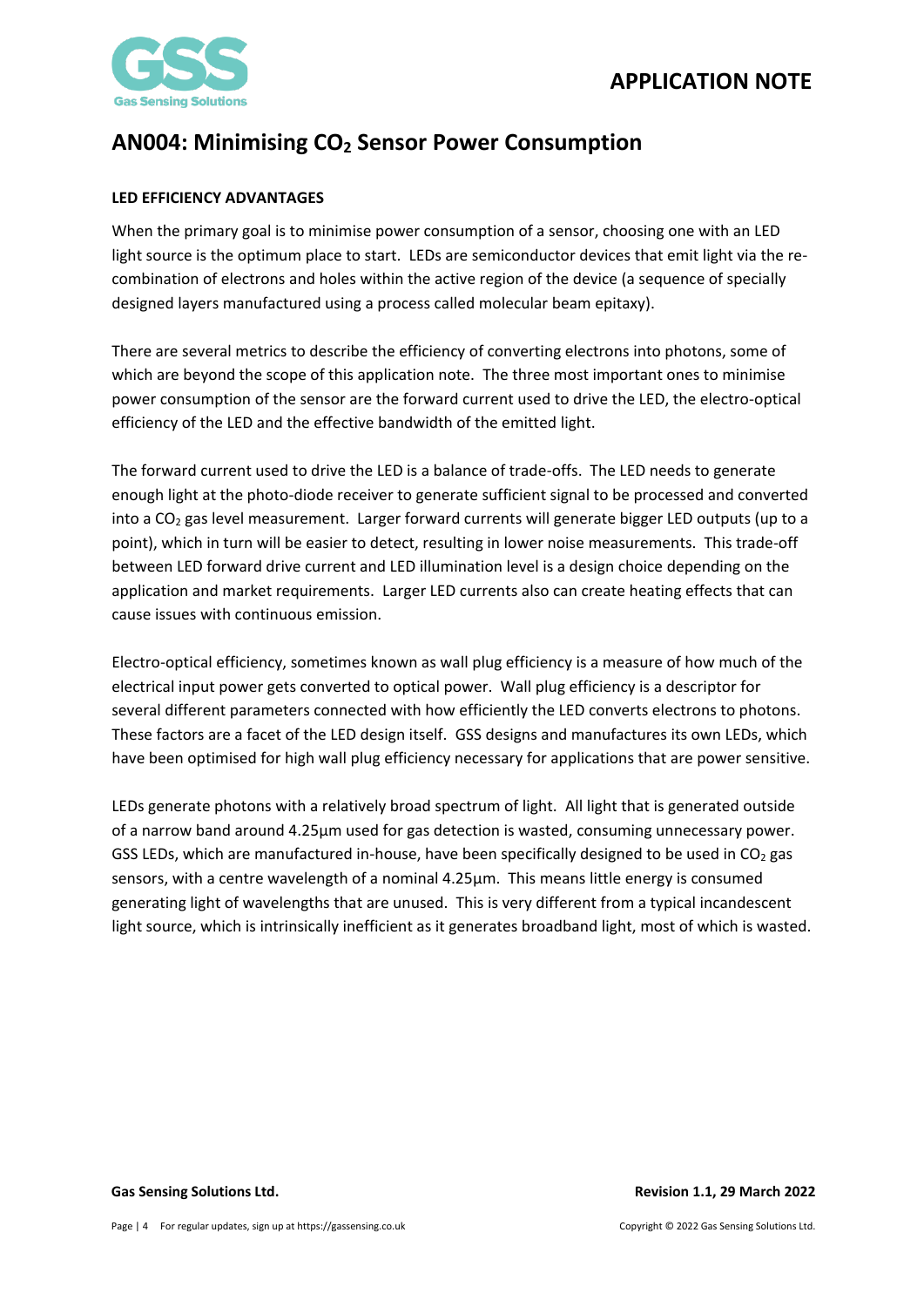

## <span id="page-4-0"></span>**CO<sup>2</sup> MEASUREMENT – PRINCIPLE OF OPERATION**

GSS CO<sub>2</sub> sensors have been optimised for use in battery power applications where the short start-up time and low power consumption offer significant advantages over standard NDIR sensing technology. Regardless of the type of light source, measurement of the  $CO<sub>2</sub>$  level is determined using the Beer-Lambert law. Beer-Lambert's law states the loss of light intensity when it propagates in a medium is directly proportional to intensity and path length. CO<sub>2</sub> molecules absorb infrared radiation at a wavelength of around 4.25 microns.

All GSS sensors use an in-house designed ultra-efficient LED light source. Unlike an incandescent light source, which has a warmup time of sometimes several minutes, an LED can be used almost instantly to take measurements. In practice, the time needed before being able to take measurements can be as low as 100ms due to the requirements for downstream signal processing.

Due to the very rapid power-up and response time, for sensors targeted at power sensitive applications, GSS has chosen to 'pulse' the LED rather than run the LED at constant current. This strategy eliminates the effects of background IR and can reduce power consumption by over 95% compared to constantly powering the LED.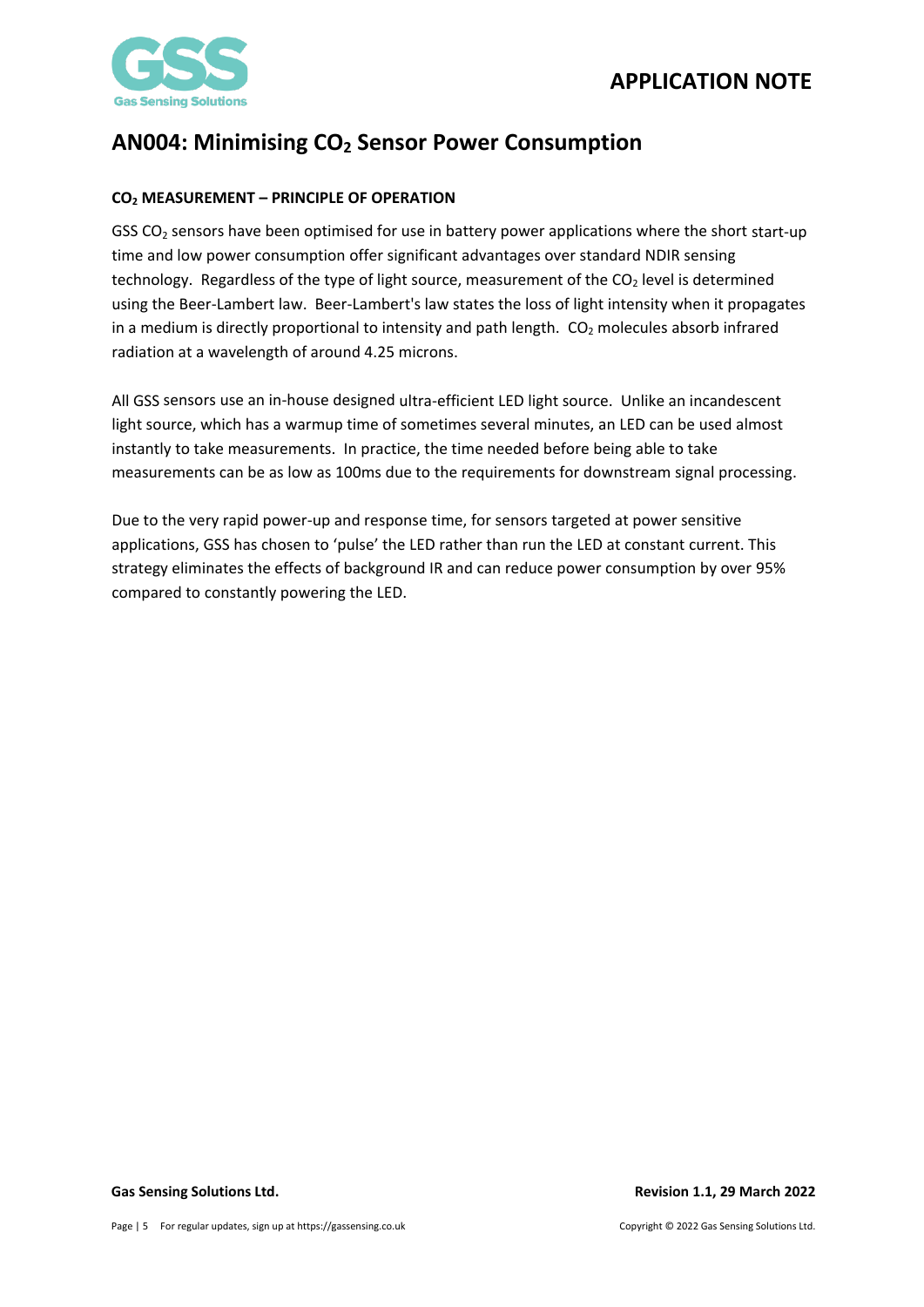

### <span id="page-5-0"></span>**POWER CONSUMPTION OF DIFFERENT OPERATING MODES**

The behaviour of GSS sensors depends on the type of control and data interface (UART or I<sup>2</sup>C) and product family. Common to almost all sensors are several different operating power states.

Outlined in this section is how the operating power consumption of the device can be calculated for each stage in the sensing cycle. The different sensing stages are sleep; wake-up; measurement (LED emission and detection); and data processing and transfer.

| Sensor        | <b>UART Power States</b>                       | <b>1<sup>2</sup>C Power States</b>    |
|---------------|------------------------------------------------|---------------------------------------|
| <b>Type</b>   |                                                |                                       |
| CozIR®-Blink  | All Off                                        | All Off                               |
|               | Wake-Up (from Power-on)                        | Wake-Up (from Power-On)               |
|               | Single measurement and data processing, data   | Single measurement and data           |
|               | transfer on request                            | processing, data transfer on request  |
|               | Sleep, no measurements (automatic mode)        | Sleep, no measurements (automatic)    |
| CozIR®-LP3    | Standby (PWR-ON pin low)                       | Standby (PWR-ON pin low)              |
|               | Sleep (K0 mode), no measurements               | Sleep mode, no measurements           |
|               | Wake-Up (from Power-On or Sleep state)         | Wake-Up (from Power-On or Sleep)      |
|               | Continuous measurement, data processing and    |                                       |
|               | data transfer (K1 streaming mode)              |                                       |
|               | Measurement and data processing, data transfer | Measurement and data processing, data |
|               | on request (K2 polling mode)                   | transfer on request (equivalent to K2 |
|               |                                                | polling mode)                         |
| CozIR®-LP2    | Sleep (K0 mode)                                | No Sleep state                        |
|               | Wake-Up (from Power-On or Sleep state)         | Wake-Up (from Power-On)               |
|               | Continuous measurement, data processing and    |                                       |
|               | data transfer (K1 streaming mode)              |                                       |
|               | Measurement and data processing, data transfer | Measurement and data processing, data |
|               | on request (K2 polling mode)                   | transfer on request (equivalent to K2 |
|               |                                                | polling mode)                         |
| All other GSS | Sleep (K0 mode)                                | Not available                         |
| sensors       | Wake-Up                                        |                                       |
|               | Continuous measurement, data processing and    |                                       |
|               | data transfer (K1 streaming mode)              |                                       |
|               | Continuous measurement and data processing,    |                                       |
|               | data transfer on request (K2 polling mode)     |                                       |

#### **Table 1: List of available modes of operation for the GSS range of sensors**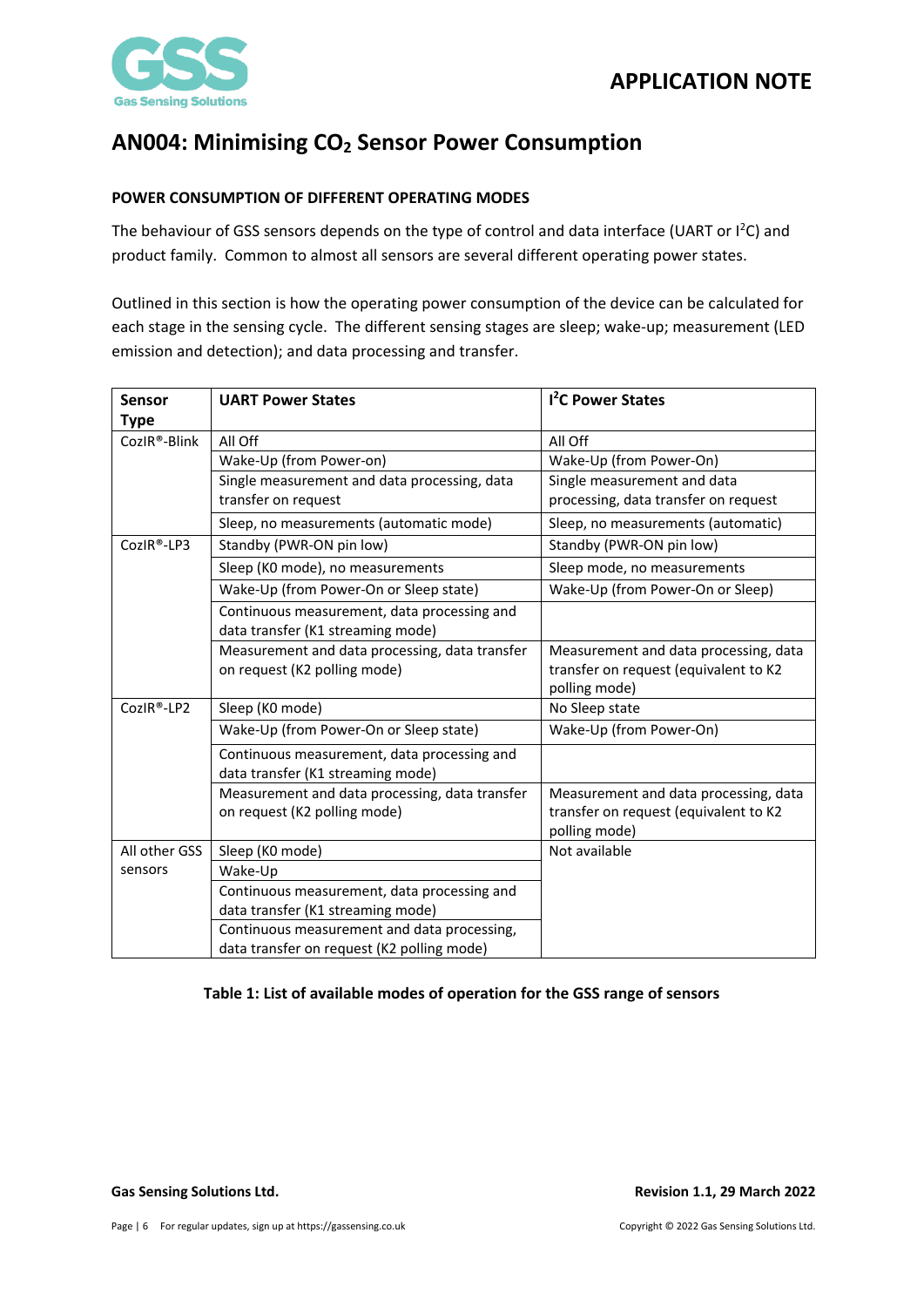



#### <span id="page-6-0"></span>**SLEEP STATE**

Except for the CozIR®-LP3 which has a standby function, for most GSS sensors, the lowest power state is when the sensor is in a Sleep state. The LED and sensors are not active, only the internal clock is being powered, whilst the controller awaits notification to wake-up, change sensor settings or take a reading. The measured average current consumption for a typical GSS sensor in this state is approximately 10 µA, equivalent to 33µW whilst operating in this quiescent state with a 3.3V supply.

GSS sensors must be manually put into the Sleep state by selecting the Command mode (K0), or by setting the appropriate register in  $l^2C$  interface mode for the CozIR®-LP3. All measurements are stopped but the sensor will respond to configuration changes.

The exception to this operating mode is the CozIR®-Blink. It is designed to be completely powered down by the user's system after a single CO<sub>2</sub> measurement cycle and does not therefore have a sleep state.

#### <span id="page-6-1"></span>**WAKE-UP**

To wake up a GSS sensors when using the UART interface, the operating state must be changed from Command mode (K0) to either Polling mode (K2) or Streaming mode (K1). If the sensor is being controlled using the  $1^2C$  interface, after power-up, the sensor automatically wakes up and starts taking measurements.



A typical wake-up sequence of the CozIR®-LP3 is shown below.

**Gas Sensing Solutions Ltd. Revision 1.1, 29 March 2022**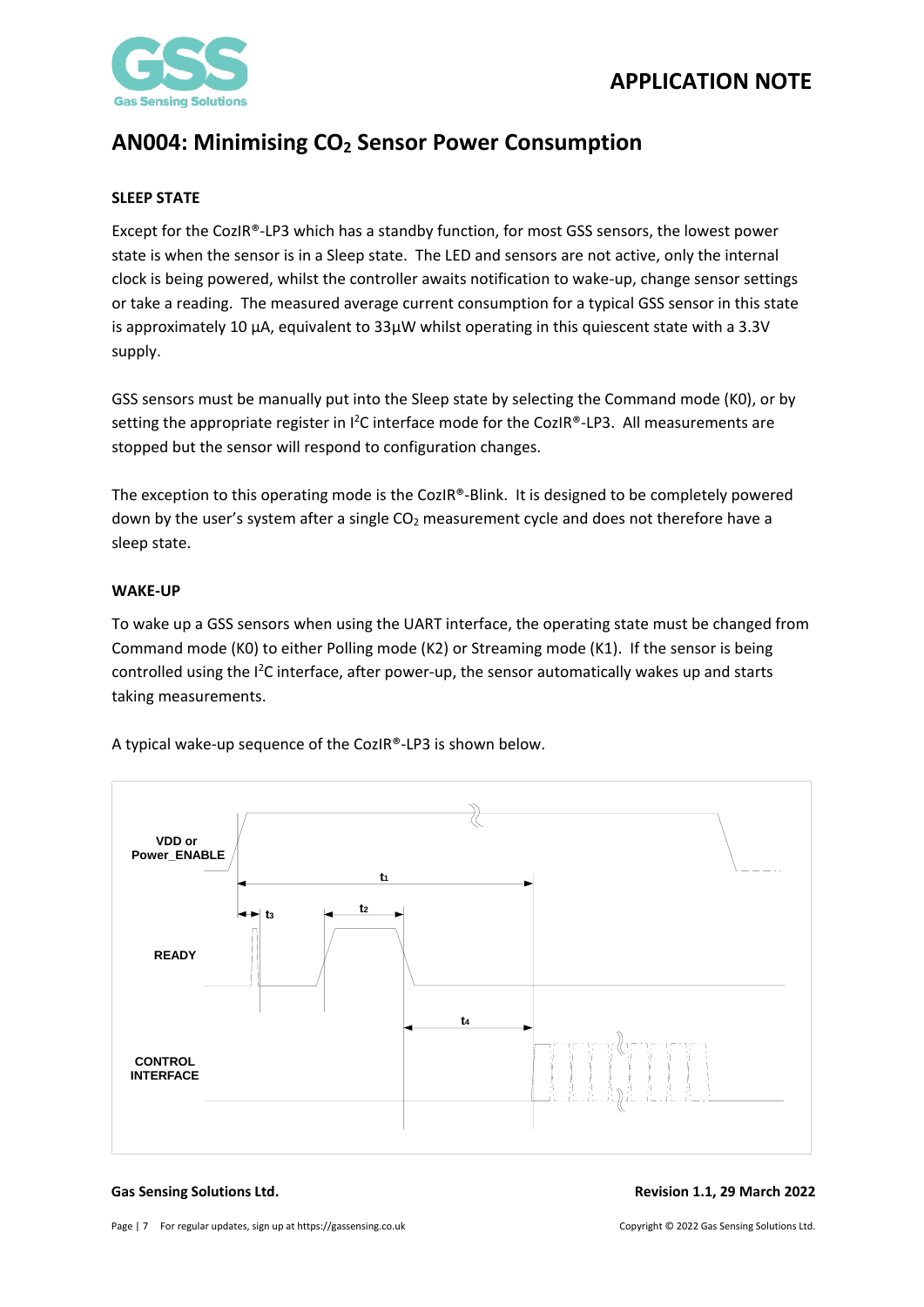

| <b>PARAMETER</b>                      | <b>SYMBOL</b> | <b>MIN</b> | <b>TYP</b> | <b>MAX</b> | <b>UNIT</b> |
|---------------------------------------|---------------|------------|------------|------------|-------------|
| <b>READY Data Valid from Power On</b> |               | 800        |            |            | ms          |
| <b>READY High Pulse-Width</b>         | T2            |            | 16.5       |            | ms          |
| <b>READY Low from Power On</b>        | Tз            |            |            | 100        | ms          |
| Control Interface Setup Time          | L4            | 14         |            |            | ms          |

### **Figure 2: CozIR®-LP3 wake-up timing sequence**

In the case of the CozIR®-Blink, the sensor automatically starts taking measurements and goes into the Sleep state once it has calculated a single  $CO<sub>2</sub>$  reading. The sensor must be power cycled before it can start taking measurements again.

### <span id="page-7-0"></span>**MEASUREMENT (LED EMISSION AND DETECTION)**

Once the sensor has been triggered to wake-up, the on-board controller initialises charging of the LED capacitor bank for pulsed emission and subsequent detection of the transmitted light by the sensor. The LED is pulsed many times per  $CO<sub>2</sub>$  measurement. The pulse rate and measurement period are design specific and have been chosen to support the requirements for the GSS sensor application. The effect of pulsing the LED is a power consumption profile that changes in time.

The LED emission dominates the sensor's power consumption at this stage, with any power usage of the detector electronics assumed to be included in the power measurements. Prior to the formation of each pulse, a capacitor bank on-board the sensor is charged to allow stored energy to be released to power the LED. All GSS sensors have the necessary on-board storage capacitors, with no requirement for any additional components. Measurements of current consumption (over time) are made using specially designed high sided current measurement apparatus. As presented later in Figure 3, the current is seen to increase as the capacitor bank depletes during LED emission, requiring re-population of the charge and therefore increased current consumption as the LED emission phase progresses.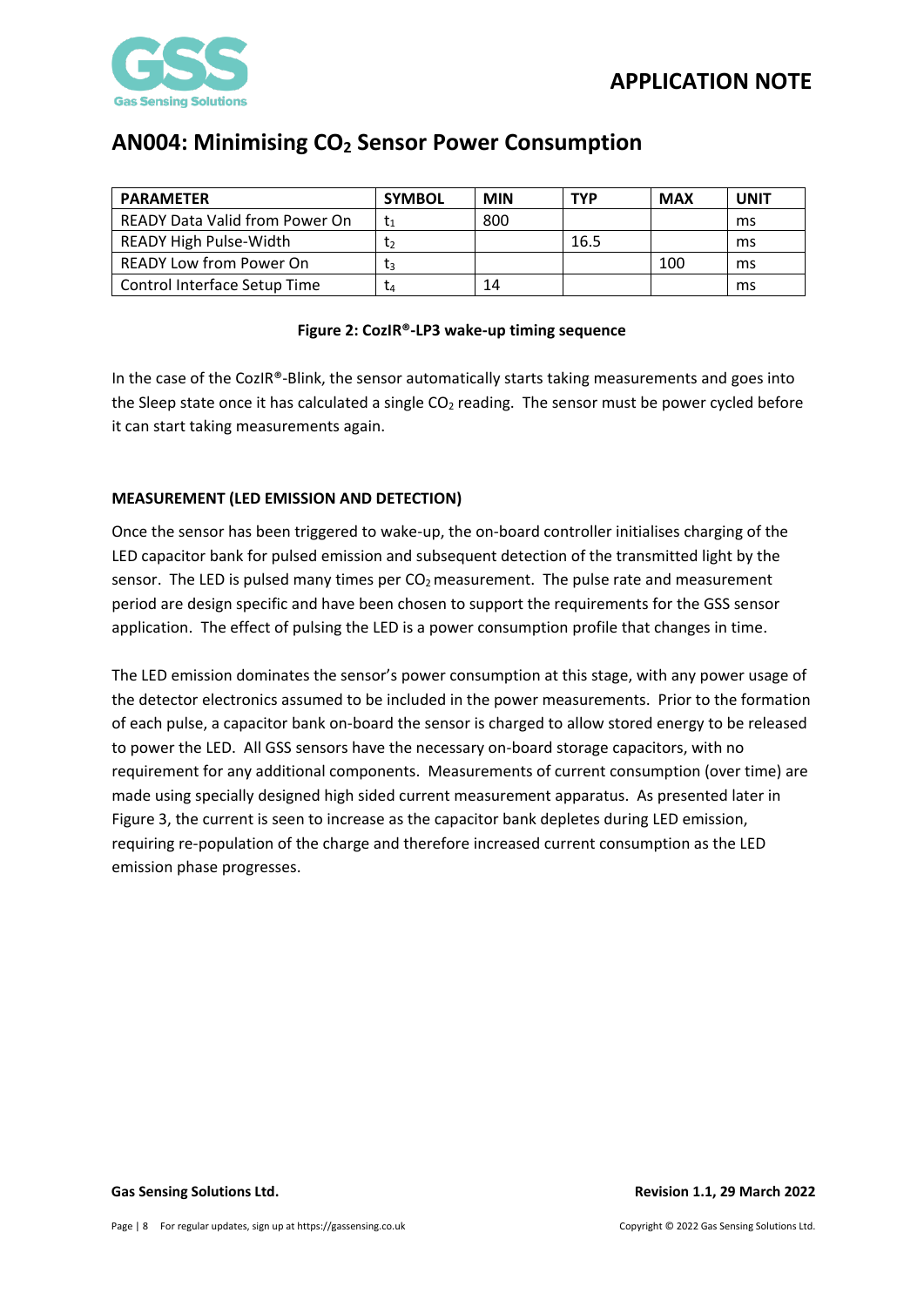

### <span id="page-8-0"></span>**SIGNAL PROCESSING AND DATA TRANSFER**

The power consumed at this stage is dependent on how much data is recorded and transferred. The data transfer method depends on which interface method is chosen. The UART interface allows data to be streamed continuously or polled on request. If the sensor is operating in  $I^2C$  mode, the data can only be polled on request.

The typical power consumption during this phase of the sensor measurement cycle will depend on how much data is transferred across the interface. Measurements are based on a single data field (i.e.  $CO<sub>2</sub>$  concentration) being recorded and transferred once per measurement cycle. The amount of time this data transfer takes will depend on the interface, and the data interface transfer rate. In UART mode, a single field consists of 5 bytes being transferred at a rate of 9600 Baud, which equates to approximately 1 ms per character.

### <span id="page-8-1"></span>**CALCULATING SENSOR POWER CONSUMPTION**

The measurement of power consumption during the wake-up, measurement (LED emission and detection), data processing and transfer phases are all grouped into what is referred to as the active period, which is quoted for each device in the accompanying datasheet.

The current and therefore the power consumption varies over time. To calculate the average power consumption, it is necessary to measure current consumption over an appropriate time-period to ensure that all the functions that will be enumerated by the user. The table below shows the average power measured whilst each device is *active* or in *sleep* mode*.* Later in this section we describe the equations required to calculate the long-term power consumption for a system configured to be put to sleep between measurement cycles.

| <b>Sensor</b>  | <b>Average Power - Sleep</b> | <b>Average Power - Active</b> |
|----------------|------------------------------|-------------------------------|
|                | (mW@ 3.3V)                   | (mW @ 3.3V)                   |
| CozIR®-LP2/LP3 | 0.03                         | 3.5                           |
| CozIR®-LP      | 0.03                         | 3.5                           |
| $CozIR®-A$     | 0.03                         | 3.5                           |
| SprintlR®-R    | 0.03                         | 70                            |
| SprintlR®-6S   | 0.03                         | 30                            |
| SprintlR®-W    | 0.03                         | 30                            |
| ExplorIR®-W    | 0.03                         | 3.5                           |
| ExplorIR®-M    | 0.03                         | 3.5                           |

## **Table 2: Power consumption values for each device in the GSS sensor range whilst in active and sleep state.**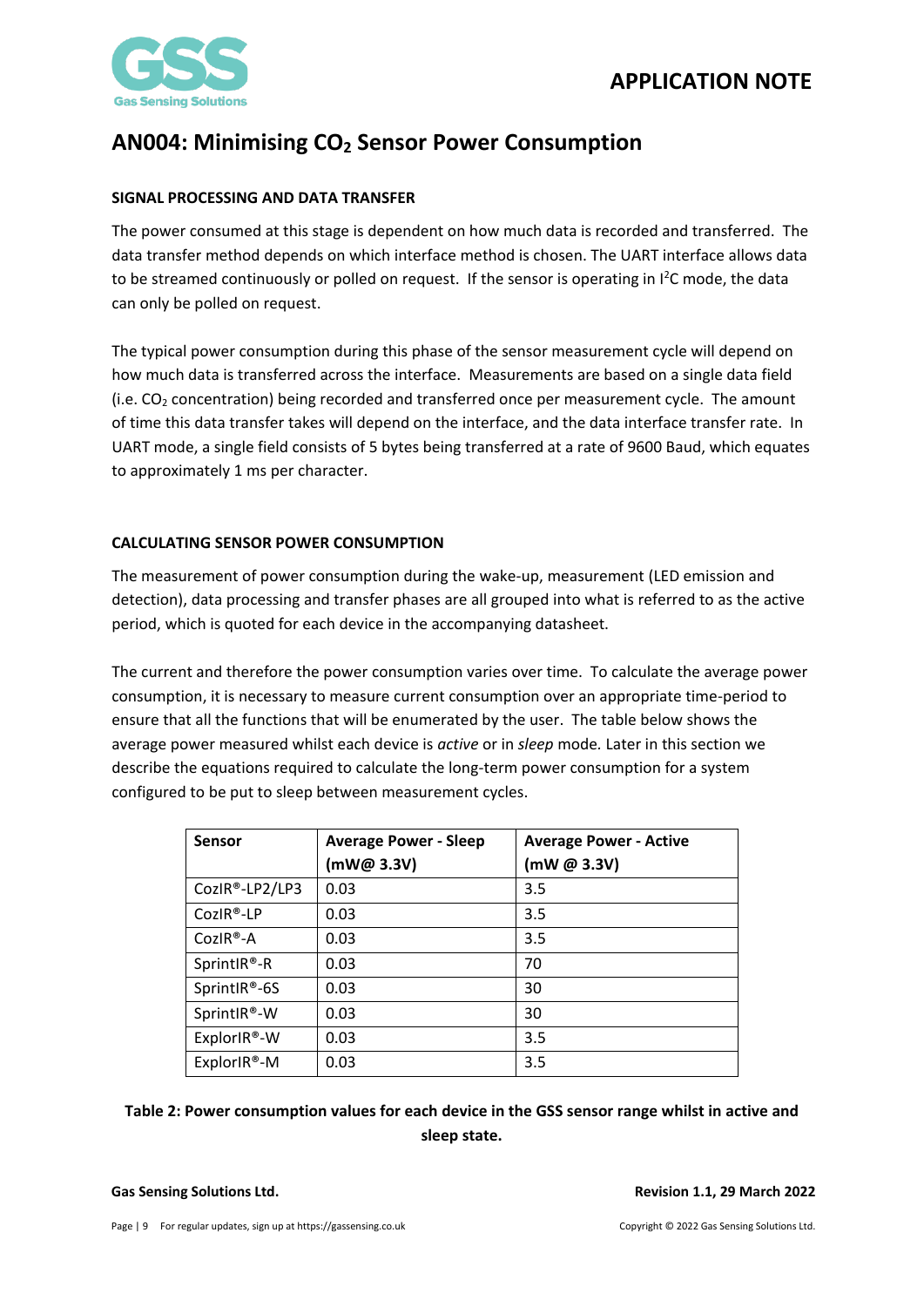

The exception to this approach is the CozIR®-Blink, where the sensor is designed to take a single  $CO<sub>2</sub>$ measurement per power cycle. After the CozIR®-Blink has completed one measurement, it automatically enters a sleep mode. The measurement is held in memory and all other functions are stopped. Once the measurement has been read by the host, CozIR®-Blink is designed to be powered-down.

| <b>Sensor</b> | <b>Average Power - Sleep</b><br>$(\mu W @ 3.3V)$ | Active Power (mW @ 3.3V)                 |
|---------------|--------------------------------------------------|------------------------------------------|
| CozIR®-Blink  | 3.3 <sub>u</sub> W                               | <3.5 (for duration<br>measurement cycle) |

**Table 3: CozIR®-Blink Power consumption**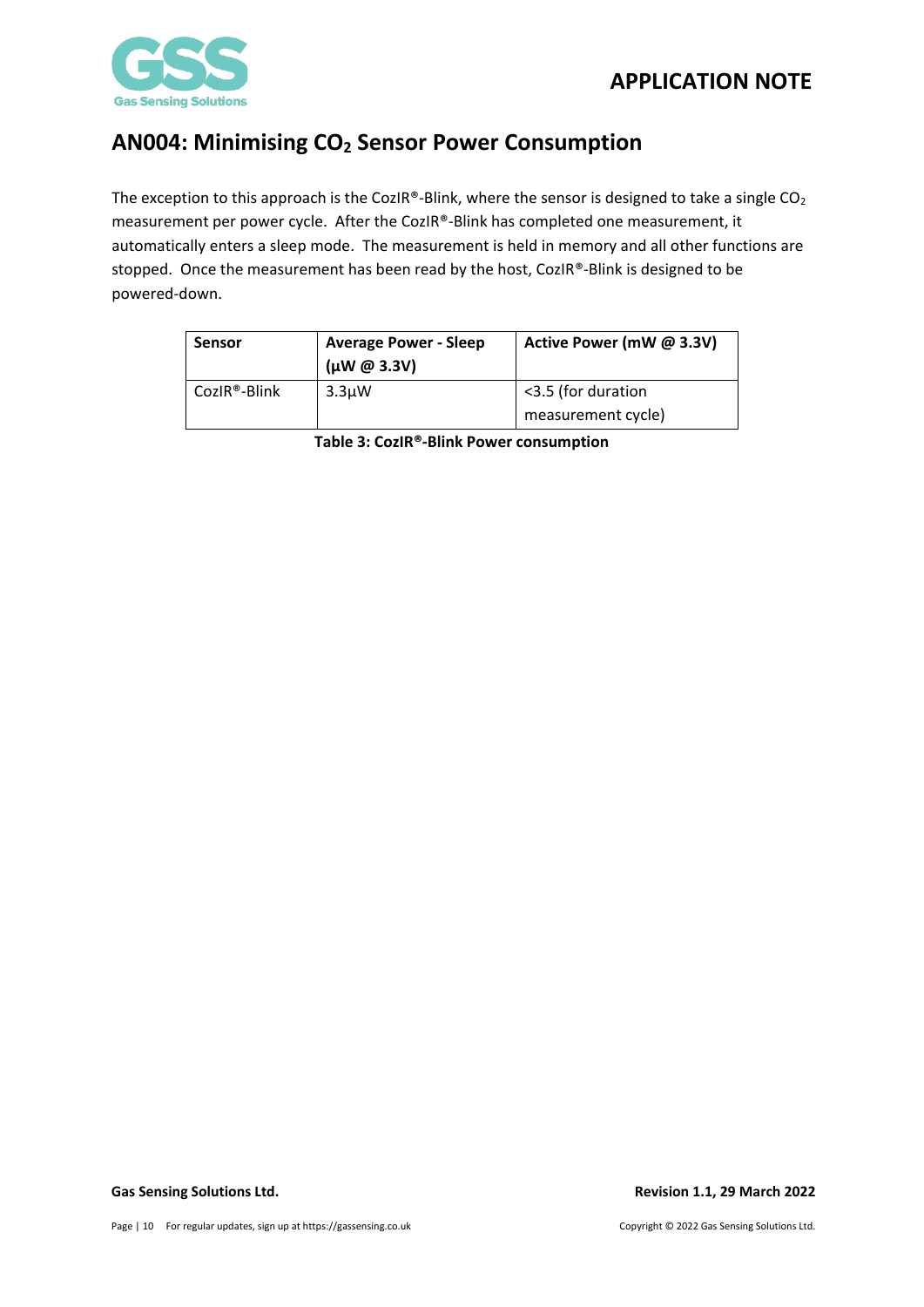

### <span id="page-10-0"></span>**SENSOR CURRENT PROFILES**

As noted previously, the current consumption of the sensor varies over time. Below, in Figure 3, is a graph of the current consumption of a CozIR®-LP2 during one measurement cycle. As expected, the amount of current required by the sensor is dominated by demand during the LED pulses.

The current level increases as the capacitors are discharged between each pulse during the LED emission and sensing stage. This is due to the capacitors requiring re-charging, and therefore drawing more current as the LED pulse train progresses. Once into the data processing and transmission phases, the current usage drops consistently after LED emission has ended. Following this, the current gradually decays to near zero as it re-enters the quiescent state of the sensor in sleep mode.





The CozIR®-LP2 takes a measurement every 500ms (2Hz), so the above graph shows only the 50ms where the device is not *asleep*. To calculate the average power consumption of a single measurement cycle, we can integrate the current consumed, as shown above, over a complete 500ms cycle. The energy consumed during each 500ms measurement is therefore given by:

Energy = Voltage 
$$
\times \int_{0}^{500ms}
$$
 Current consumed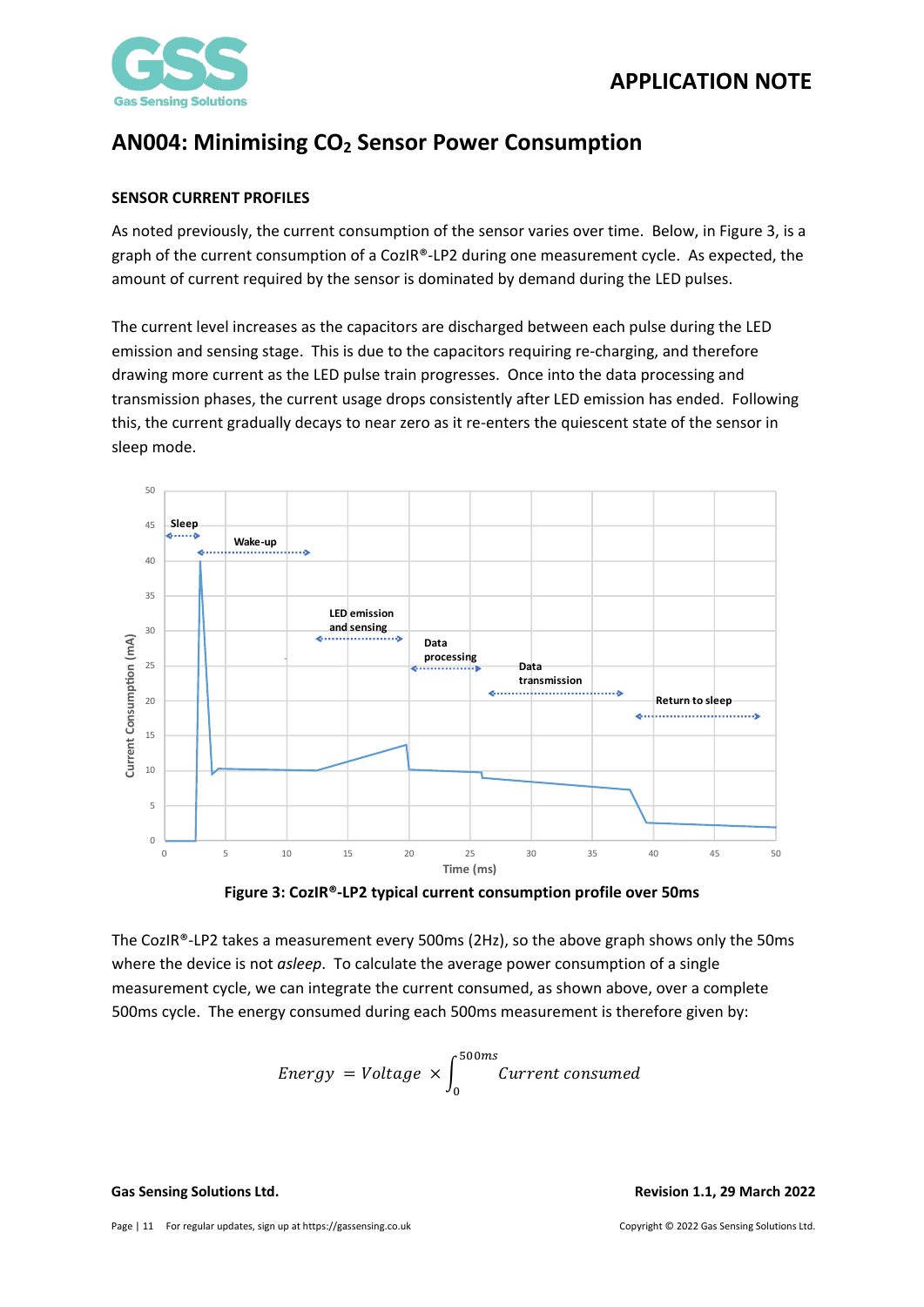

From Figure 3, the total integrated current consumption over a single 500ms measurement period is ~473µA. Together with a measured supply voltage of 3.3V, we can calculate the energy consumed by a CozIR®-LP2 device during a single measurement cycle as:

 $Energy(mJ) = 3.3V \times 473 \mu A$ 

From this we can calculate that each 500ms measurement cycle requires 1.56mJ of energy, which therefore equates to 3.12mW of average power whilst in the active measurement phase (K1). Figure 4 shows three consecutive measurement cycles, each consuming 1.56mJ, spaced 500ms apart.



**Figure 4: CozIR®-LP2 typical power consumption profile for 3 consecutive measurements at 500ms intervals**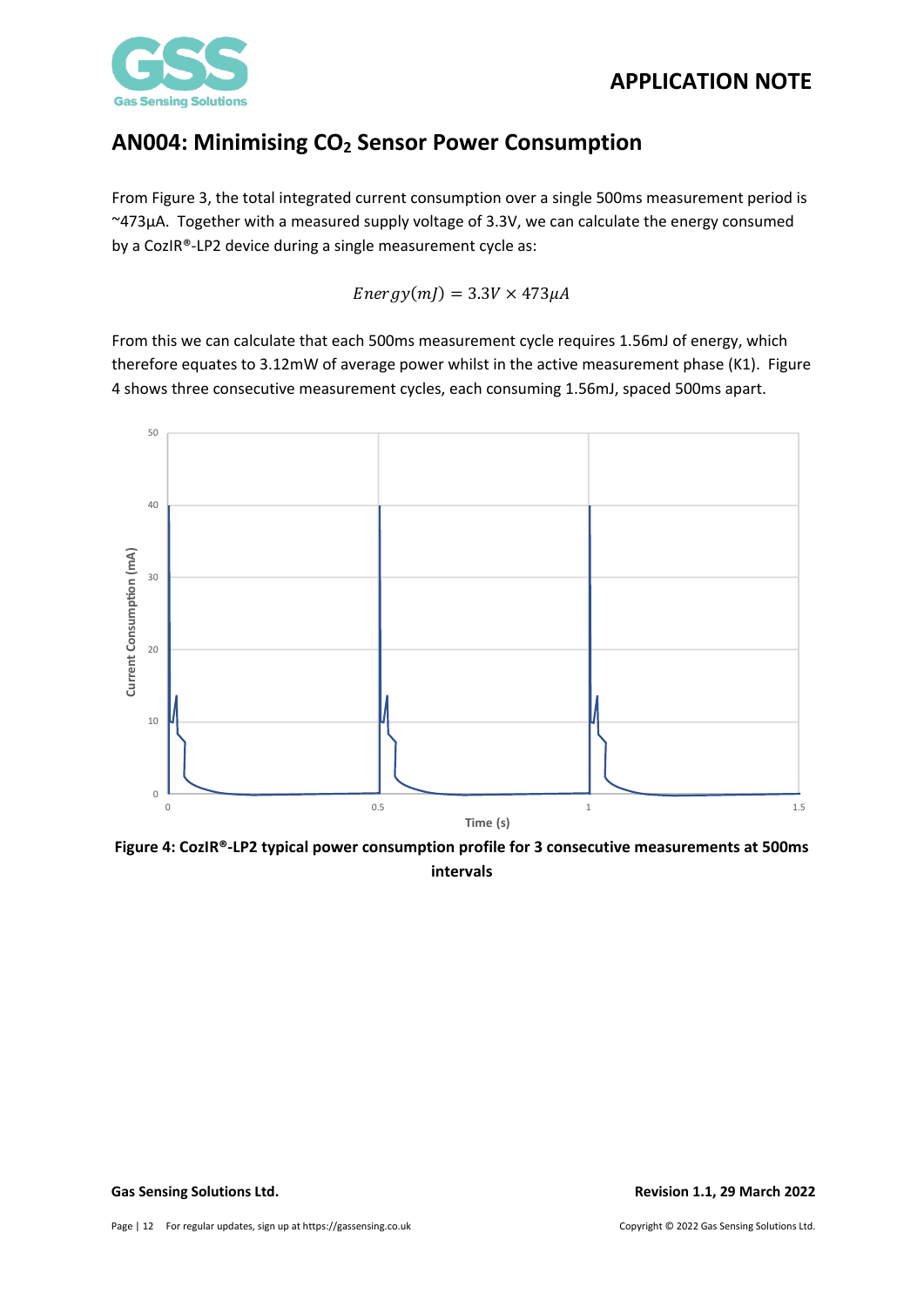

All GSS sensors in UART interface mode are pre-configured to take measurements and read out data continuously when powered up. However, the user can configure their control system to put the sensor to sleep between measurements to conserve power. Therefore, with each device in the CozIR® range (excluding CozIR®-Blink) the average power based on the amount of time the device is actively taking measurements, compared with the duration it is asleep, can be expressed as:

$$
P = \frac{E_{meas}N + P_{sleep}(t_{period} - t_{meas}N)}{t_{period}}
$$

Where P is the average power consumption of the device in  $mW$ ,  $E_{meas}$  is the energy consumed during a single measurement cycle as shown in Figure 3 in *J, N* is the number of measurements per cycle,  $P_{sleep}$  is the power consumed by the device in sleep mode in  $mW$ ,  $t_{period}$  is the time between consecutive measurement cycles as dictated by the users system in *seconds*,  $t_{meas}$  is the time required for a single measurement (typically 0.5s) in *seconds.*

This calculation is standard for all GSS sensors, although it should be noted that the SprintIR® family of products take measurements at a higher frequency (shorter  $t_{meas}$ ) for a faster sampling rate.

In the case of CozIR®-Blink, the number of measurement cycles for each reading is still programmable, but the sensor automatically enters the sleep mode state after taking a  $CO<sub>2</sub>$  reading.

The CozIR®-Blink is designed to be powered-down completely after the  $CO<sub>2</sub>$  concentration value is read out. The default number of measurements per reading for the CozIR®-Blink sensor is 16, but this can be fine-tuned for improved power consumption, down to a single measurement per  $CO<sub>2</sub>$ reading. The calculation of power consumption when using a CozIR®-Blink sensor can be found in the following section.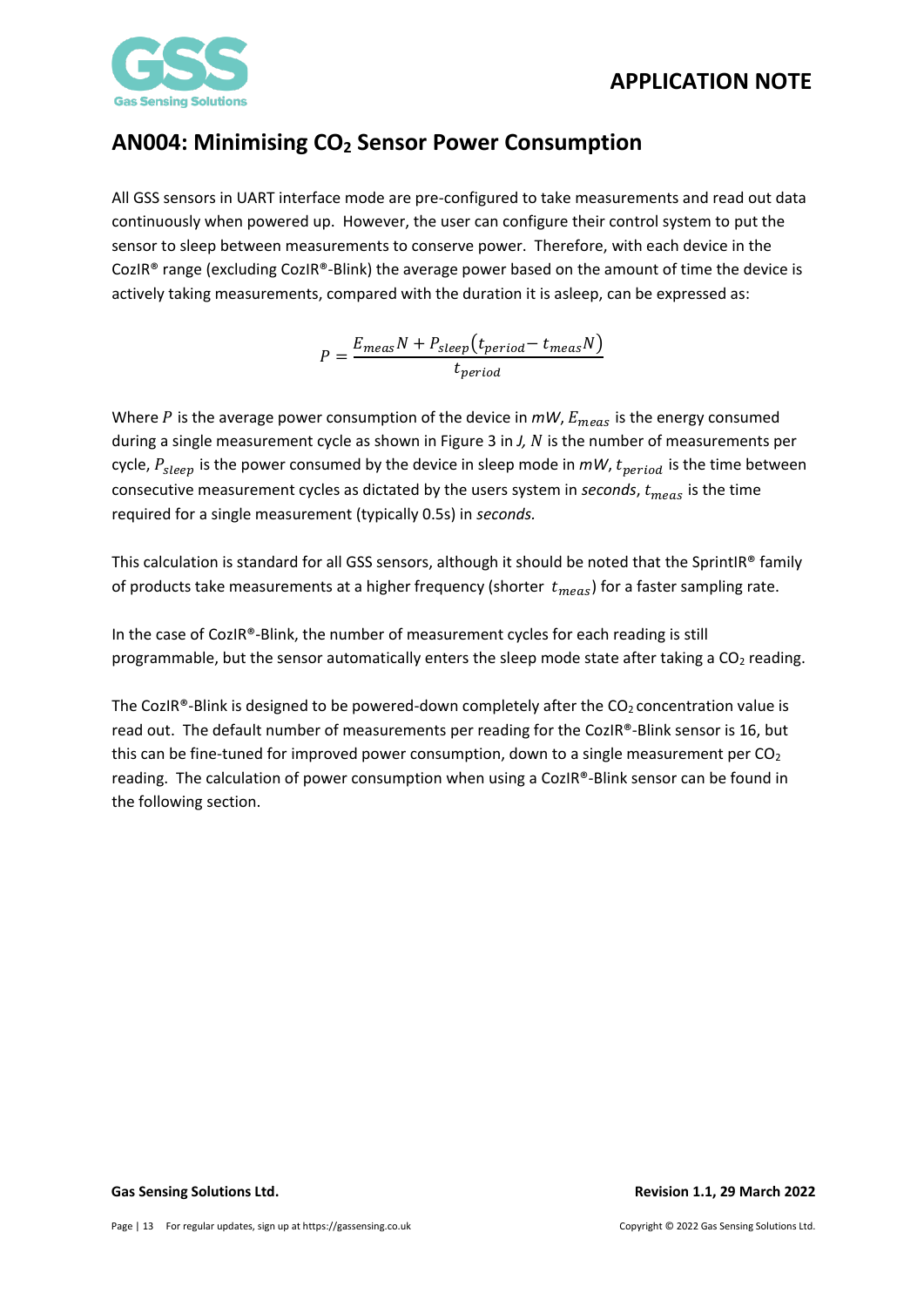

## <span id="page-13-0"></span>**COZIR®-BLINK POWER CONSUMPTION**

As described previously, the CozIR®-Blink sensor is designed to be power cycled, where the whole device is powered down after a  $CO<sub>2</sub>$  reading has been made. Each  $CO<sub>2</sub>$  reading consists of a preprogrammed number of measurements that are averaged to create a single result. The number of measurements per reading can be set from 1 per reading to 32 per reading.

CozIR<sup>®</sup>-Blink sensors are specially adapted to halt sensing after a single averaged  $CO<sub>2</sub>$  reading has been taken. At which point, the data READY flag informs the user's system that data can now be extracted. Once the  $CO<sub>2</sub>$  reading has been transferred from memory to the host, the sensor can then be completely powered down by the user's control system. This is not the same as *sleep* mode as the device uses no power whilst powered down.

A typical measured current profile over time is shown below in Figure 5, illustrating 16 measurements that are averaged to give a single  $CO<sub>2</sub>$  reading. The number of measurements can be varied by the user up from 32 for best accuracy down to a minimum of 1 for best power consumption.



## **Figure 5: CozIR®-Blink current profile example showing 16 measurements to produce a single averaged CO2 reading.**

The power consumption mechanism for each measurement cycle (1 of 16 typically) is the same as described previously (Figure 3), except that the data processing and transfer phase is only done after completion of the final measurement cycle.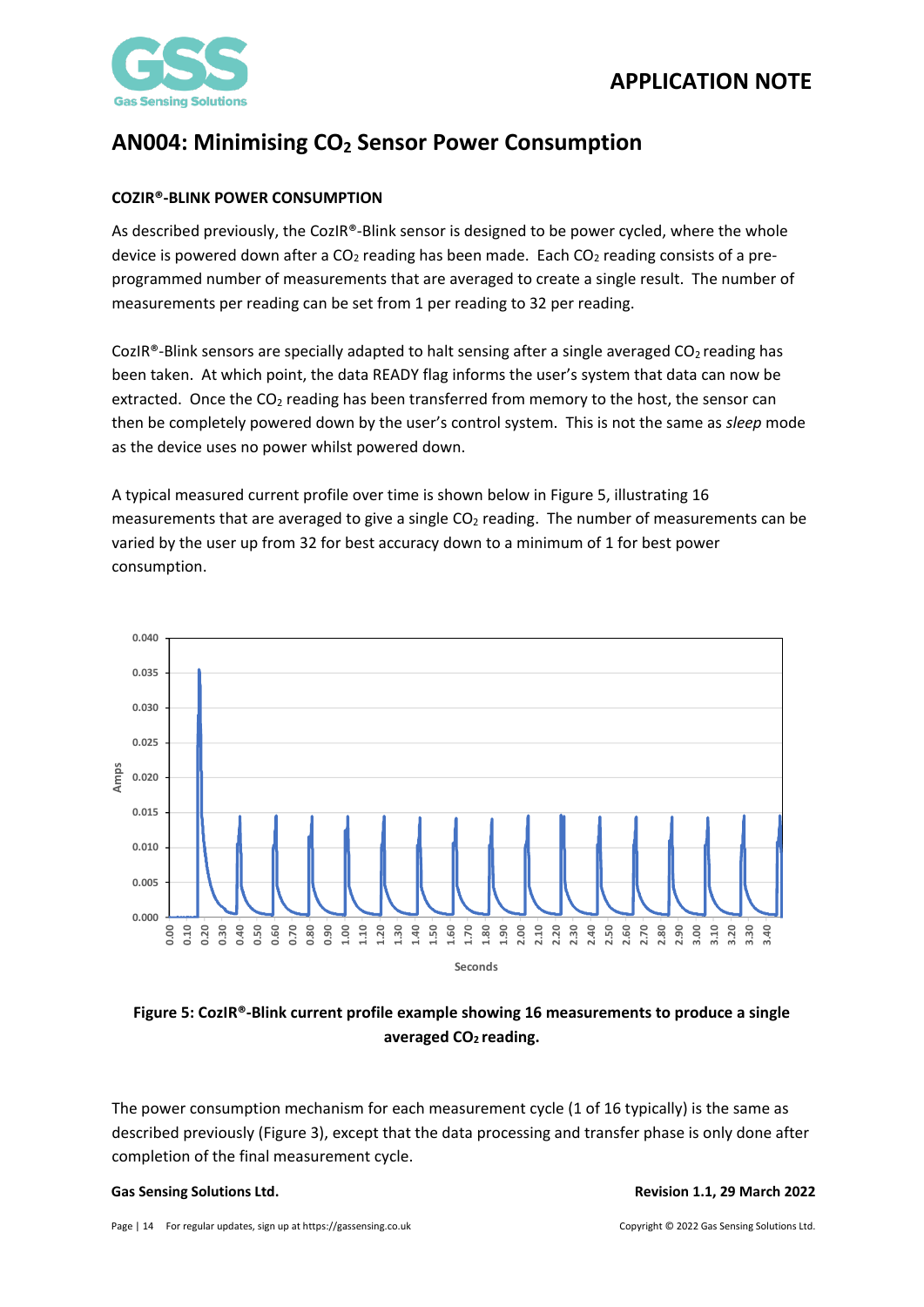



The data processing and averaging is carried out fully automatically by the on-board electronics, and the user only has to setup extraction of the data to their system and powering up and down of the device.

Whilst the device is not taking measurements the device consumes negligible power, therefore the average power consumption of the CozIR®-Blink module can be described by the following simplified equation:

$$
P = \frac{E_{meas} * N}{t_{period}}
$$

Where  $P$  is the average power consumption of the device in  $mW$ ,  $E_{meas}$  is the energy consumed during a single measurement cycle (1.5625mJ) as shown in Figure 3 in *J, N* is the number of measurements per reading as configured by the user,  $t_{period}$  is the time between consecutive readings in *s* as dictated by the user's system.

Depending on the required  $CO<sub>2</sub>$  measurement accuracy, if the sensor was configured to take a reading every minute, the power consumed per reading can be as low as **26µW**.

The number of measurements per reading can be selected to balance the power consumption and measurement accuracy. A single reading will be averaged over the selected number of measurements per reading, and therefore a higher number of pulses chosen will result in a more accurate reading. Conversely, a lower number of measurements per reading will reduce the power consumption of the device. Power consumption can be lowered even further by increasing the measurement interval. With careful selection of these parameters the user can achieve the lowest power consumption of any sensor in its class, still with industry leading performance.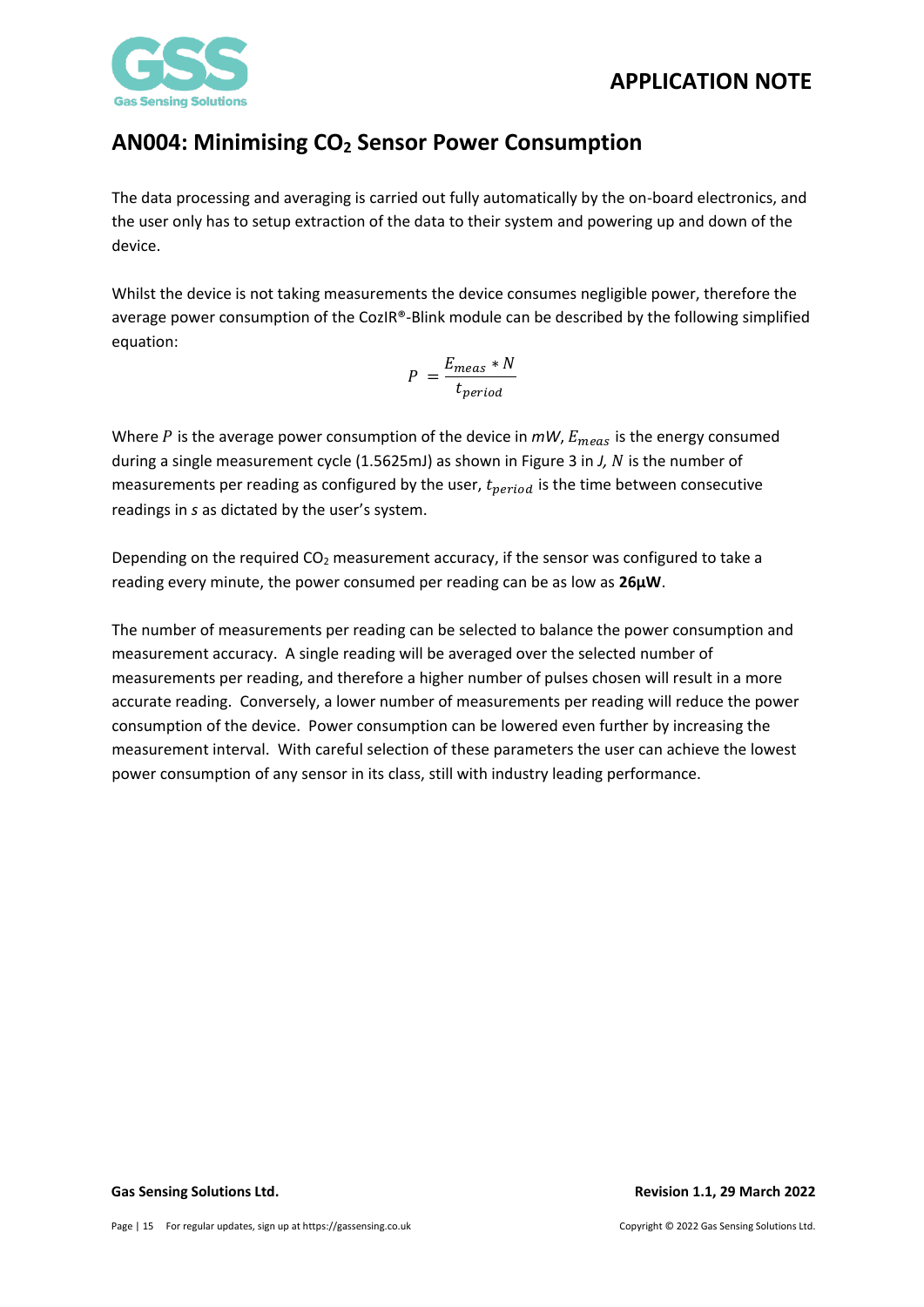

## <span id="page-15-0"></span>**ADDITIONAL POWER CONSUMPTION REDUCTION STRATEGIES**

GSS sensors operate in one of two different ways. When powered up, all GSS sensors automatically start making measurements. With exception of the CozIR®-Blink, all GSS sensors will continue to take measurements until instructed to stop by the user.

### <span id="page-15-1"></span>**CONTINUOUS POWER, CONTINUOUS MEASUREMENT**

Most GSS  $CO<sub>2</sub>$  sensors are designed for continuous power operation where the sensor is preprogrammed to take continuous measurements. There are several different methods for reading out the measurement data depending on the interface mode. Power consumption can be reduced by modifying the method used to read out the data.

If the UART interface mode is active, there are two methods of reading out the data, K1 mode where the data is continuously streamed from the device, and K2 polling mode where the measurement data is polled on request. In these modes, the sensor is constantly measuring. In streaming mode, all measurements are transmitted, and the power consumption is equal to the *active* value in Table 2. In polling mode, measurements are only transmitted when requested. As most of the power is consumed by the LED, the power saving here is modest as shown below in Table 3.

If the I<sup>2</sup>C interface mode is active, measurement data is always polled on request. As with the UART interface, polling the measurement data reduces power consumption.

#### <span id="page-15-2"></span>**CONTINUOUS POWER, MEASUREMENT ON REQUEST**

If the UART interface mode is active, the device can be programmed to take measurements when commanded. In K0 mode, the sensor is asleep, awaiting a command, and no measurements are being made. When measurement data is required, the sensor mode must be changed to either K1 streaming or K2 polling mode. This re-starts the measuring process. With careful management of the time spent in K0 (asleep) and K1/K2 (actively measuring) mode, the overall power consumption of the device can be optimised.

| <b>Interface Mode</b> | <b>Control Mode</b>    | <b>Power Saving</b>                        |
|-----------------------|------------------------|--------------------------------------------|
| UART                  | K1 Streaming           | Reference mode, constant streaming of data |
| UART                  | K <sub>2</sub> Polling | $~\sim$ 500 $~$ mW                         |
| <b>UART</b>           | K0 Command             | ~3.3mW (depending on measurement period)   |
| $l^2C$                |                        | $~\sim$ 500 $~$ mW                         |

#### **Table 4: Power savings with different control and interface modes**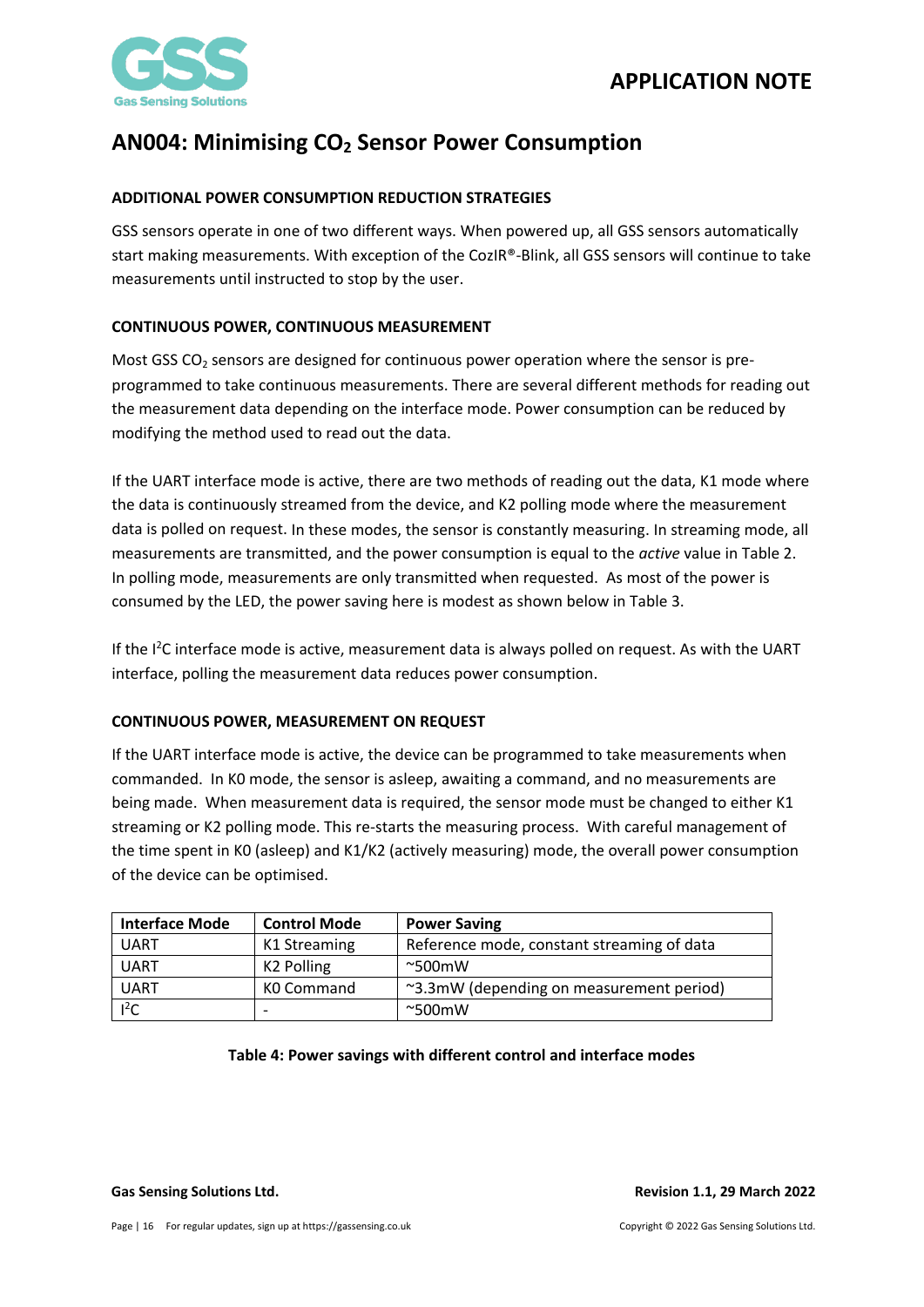



### <span id="page-16-0"></span>**SUMMARY**

Strategies for reducing power consumption for measuring  $CO<sub>2</sub>$  fall into two categories. Solid state LED NDIR technology is intrinsically lower power than other competing alternatives and provides a fundamentally class leading foundation for all GSS sensors. In addition, clever use of the technology enhances its utility in real-world applications; only taking measurements when necessary; minimising current consumption with innovative control methods; and sophisticated power management. In combination, they enable GSS to offer some of the lowest power  $CO<sub>2</sub>$  sensors on the market today.

**Gas Sensing Solutions Ltd. Revision 1.1, 29 March 2022**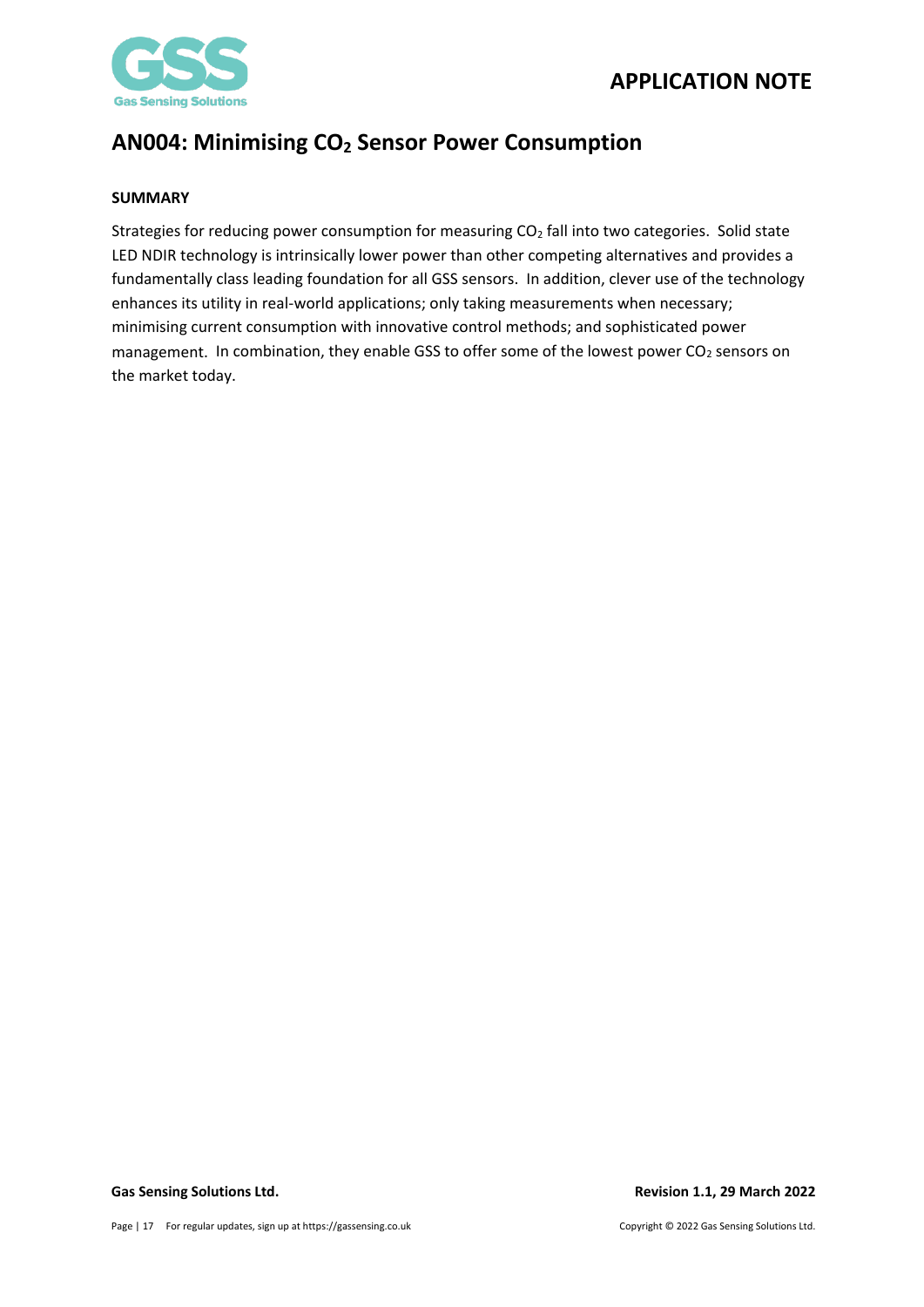

## <span id="page-17-0"></span>**IMPORTANT NOTICE**

Gas Sensing Solutions Ltd (GSS) products and services are sold subject to GSS's terms and conditions of sale, delivery and payment supplied at the time of order acknowledgement. GSS warrants performance of its products to the specifications in effect at the date of shipment. GSS reserves the right to make changes to its products and specifications or to discontinue any product or service without notice.

Customers should therefore obtain the latest version of relevant information from GSS to verify that the information is current. Testing and other quality control techniques are utilised to the extent GSS deems necessary to support its warranty. Specific testing of all parameters of each device is not necessarily performed unless required by law or regulation. To minimise risks associated with customer applications, the customer must use adequate design and operating safeguards to minimise inherent or procedural hazards. GSS is not liable for applications assistance or customer product design. The customer is solely responsible for its selection and use of GSS products. GSS is not liable for such selection or use nor for use of any circuitry other than circuitry entirely embodied in a GSS product.

GSS products are not intended for use in life support systems, appliances, nuclear systems, or systems where malfunction can reasonably be expected to result in personal injury, death or severe property or environmental damage. Any use of products by the customer for such purposes is at the customer's own risk.

GSS does not grant any licence (express or implied) under any patent right, copyright, mask work right or other intellectual property right of GSS covering or relating to any combination, machine, or process in which its products or services might be or are used. Any provision or publication of any third party's products or services does not constitute GSS's approval, licence, warranty, or endorsement thereof. Any third party trade-marks contained in this document belong to the respective third-party owner.

Reproduction of information from GSS datasheets is permissible only if reproduction is without alteration and is accompanied by all associated copyright, proprietary and other notices (including this notice) and conditions. GSS is not liable for any unauthorised alteration of such information or for any reliance placed thereon.

Any representations made, warranties given, and/or liabilities accepted by any person which differ from those contained in this datasheet or in GSS's standard terms and conditions of sale, delivery and payment are made, given and/or accepted at that person's own risk. GSS is not liable for any such representations, warranties, or liabilities or for any reliance placed thereon by any person.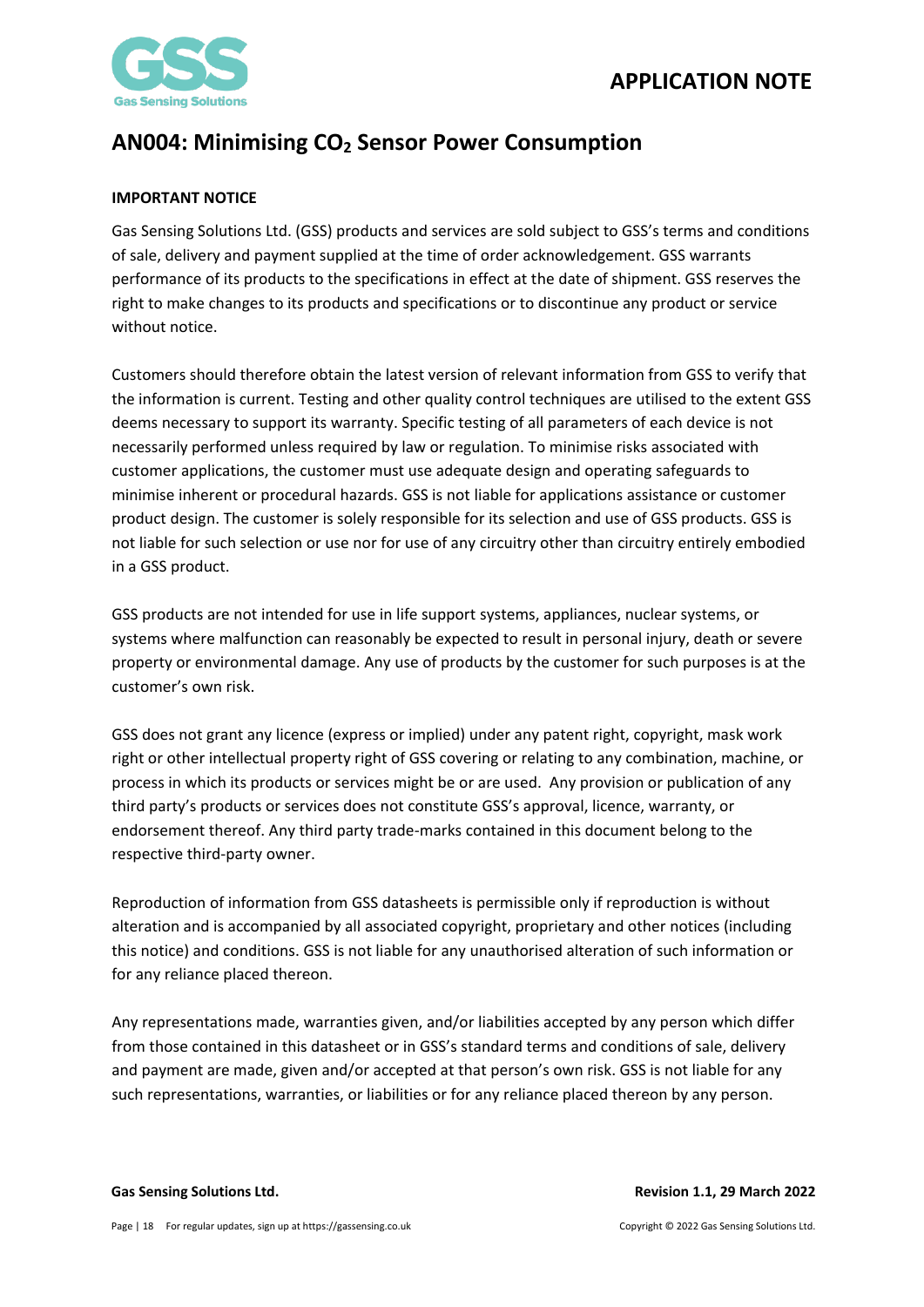

### <span id="page-18-0"></span>**ADDRESS**

Gas Sensing Solutions Ltd. Grayshill Road Cumbernauld G68 9HQ United Kingdom